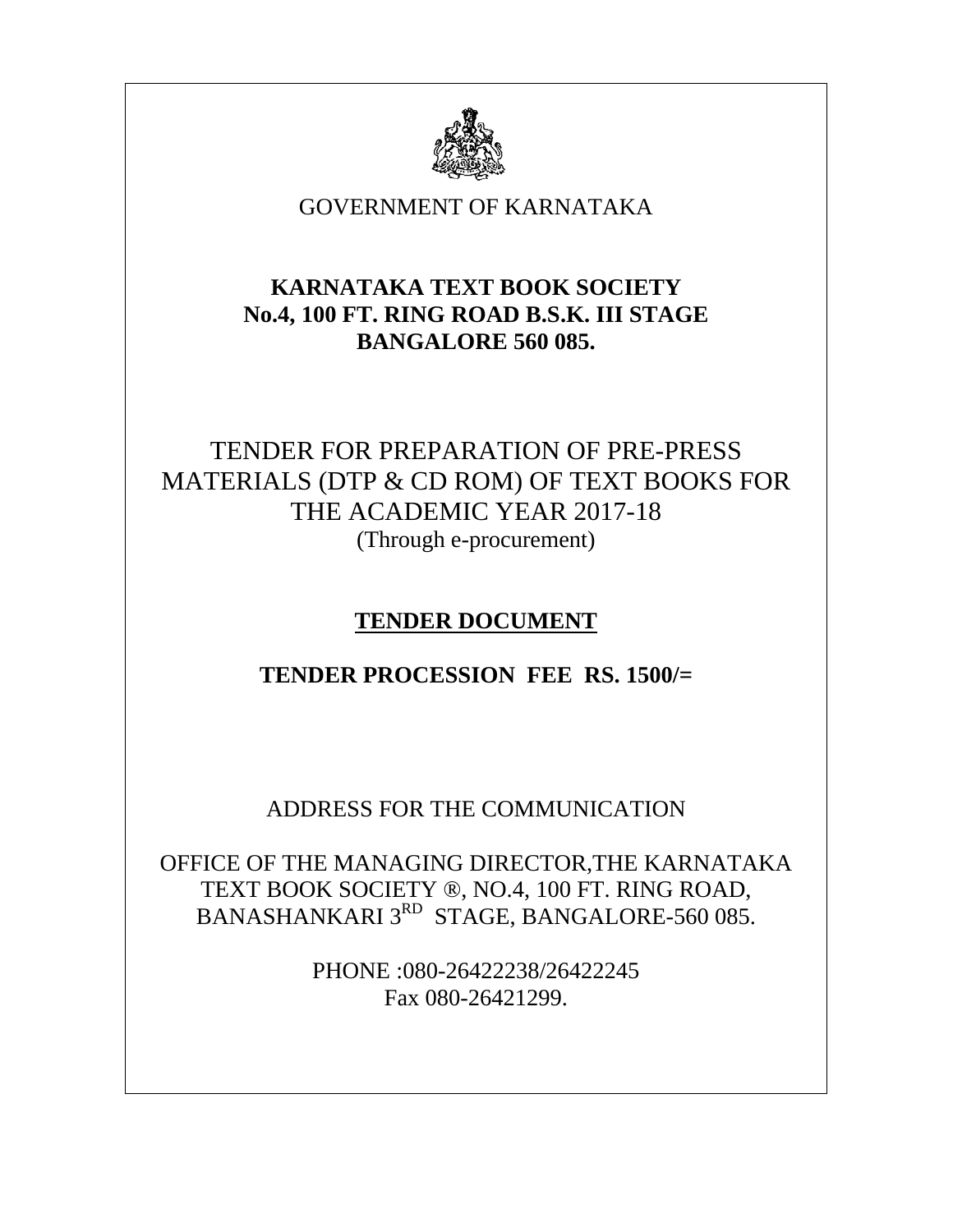

#### OFFICE OF THE MANAGING DIRECTOR KARNATAKA TEXT BOOKS SOCIETY, NO.4, 100 FT. RING ROAD, BANASHANKARI 3RD STAGE, BANGALORE-560 085.

### Tenders are invited for making DTP / POSITIVES ADDITIONAL POSITIVES ,CD Rom and in PDF FORMAT of Text Books

| $\vert 1 \vert$ | Date of issue of tender application forms              | Date:02.02.2016                                                                                                                                                                                     |
|-----------------|--------------------------------------------------------|-----------------------------------------------------------------------------------------------------------------------------------------------------------------------------------------------------|
| $\overline{2}$  | Last date & time to issue Tender<br>Application forms. | Date:16.02.2016 UP TO 5.30 P.M                                                                                                                                                                      |
| 3               | Last date $\&$ time to submit Tender<br>Application.   | Date:16.02.2016 UP TO 5.30 P.M                                                                                                                                                                      |
| $\overline{4}$  | Date of opening of Tender (Cover 1)                    | Date:19.02.2016 11.00 A.M On words                                                                                                                                                                  |
| 5               | Date of opening of Tender (Cover 2)                    | Date:25.02.2016 11.00 A.M On words                                                                                                                                                                  |
| 6               | Address for communication                              | <b>OFFICE</b><br>OF<br><b>MANAGING</b><br><b>THE</b><br>DIRECTOR KARNATAKA TEXT BOOK<br>SOCIETY, NO.4, 100 FT. RING ROAD,<br>$3^{RD}$<br><b>BANASHANKARI</b><br>STAGE,<br><b>BANGALORE-560 085.</b> |

#### **TERMS AND CONDITIONS**

- 1. The selected bidder has to carry out the proposed DTP work at the premises of Karnataka text book Society, The society will provide place, furniture and electricity only. The selected bidder has to provide computer  $\&$  necessary software's along with suitable man power.
- 2. The copy right holder of the material shall be Managing Director, The Karnataka Text Book Society, Bangalore.
- 3. The Tenderer should be a registered firm having a full-fledged DTP and Positive making unit in the state of Karnataka.
- 4. The copy right holder will provide the manuscripts for making CD'S [PDF] additional CD'S CD Rom and in PDF format and Source files
- 5. 12 to 16 font and 36 font as per order size should be used in text matter.
- 6. Approximately 370 titles need to make DTP CD'S and additional C.D's.
- 7. Approximately between 50 to100 pictures per book should be inserted in every 100 to 200 pages in some titles, not in all the titles. Rates should be quoted separately for with pictures and without pictures for each page pictures will be given for scanning.
- 8. Size of the book should be as follows and rate should be quoted separately.
	- **a]** ¼ Crown single colour, double colour and 4 colour.
	- **b]** A5. Size single colour, double colour and 4 colour.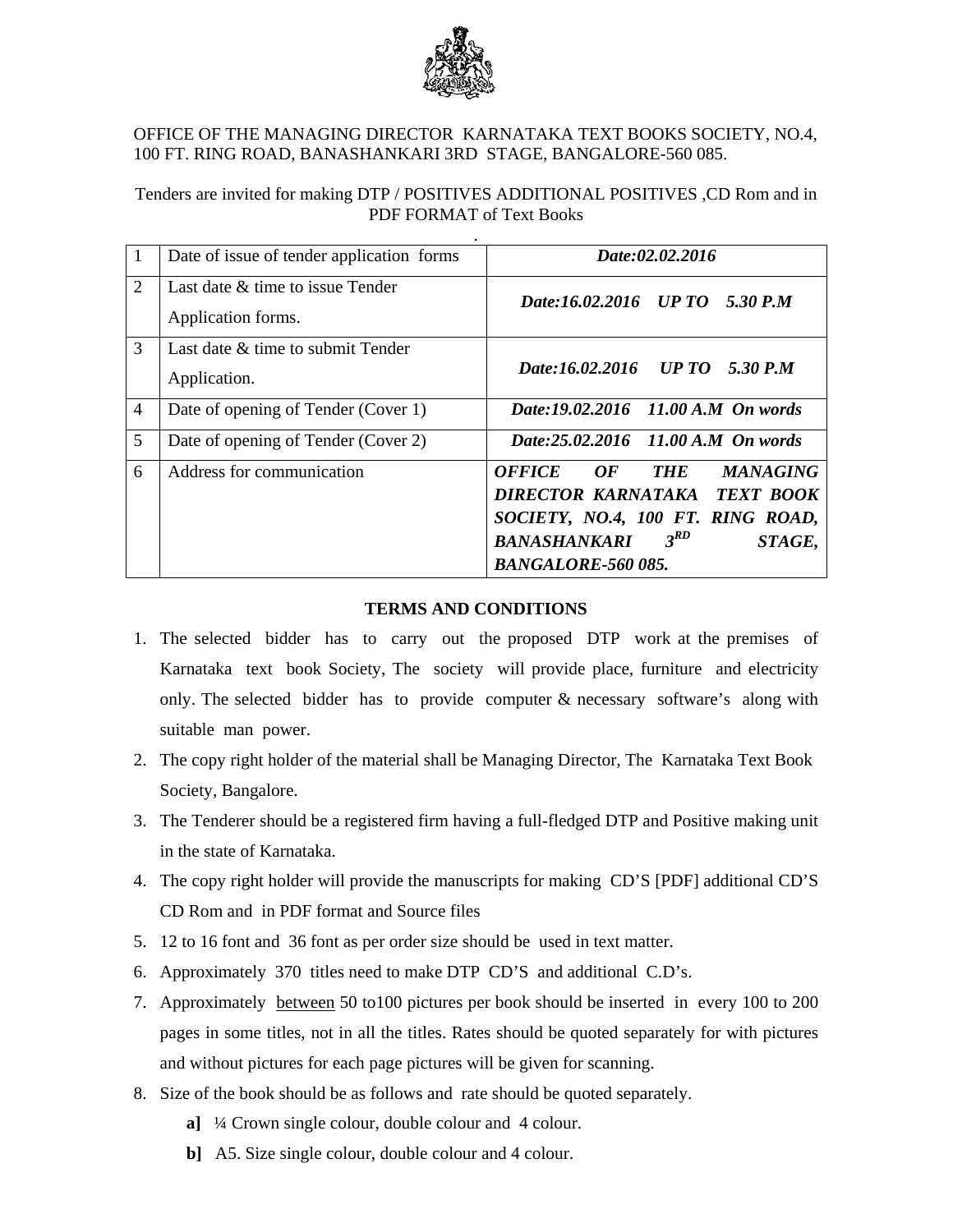**c]** A4 size single colour,double colour and 4 colour

**d] 1/4th** Demmy(21\*28) size single color, double color and 4 color.

- 9. Maths, Language-wise and medium wise rate should be quoted separately. (English, Sanskrit, Kannada, Urdu, Telugu, Tamil, Marati, Hindi,Tulu Arabic, Persian,konkani kannada & Devanagari ). Additional copies C.D. rate should be quoted separately.
- 10. Separate per page rate should be quoted for correction in existing CDs and to give corresponding CD'S PDF and Source files.
- 11. DTP holder to make available 6 [six] including one colour proof [full book] copies of proof for approval at different stages for correction of proof before making final CD.
- 12. The accepted tenderer shall,-

a] Provide proof of own infrastructure for DTP  $\&$  making of all languages, with expertise in languages and medias such as kannada, urdu, English, Telugu, Marati, Sankskrit, Hindi,& Konkani, Tulu, Arabic & persian /Tamil &, Malayalam, E capacity with him/her with details of its make and model. Under any circumstances sub letting of DTP work is not allowed.

b] Details of experienced / skilled Laborers to be furnished.

c] Be a registered firm with Labour Department under Shops and Commercial Establishment Act / Department of Factories and Boilers / Director of Industries. Tenderer shall give their particulars in the tender application form. Each tenderer must have a minimum of 5 years of experience in the field of DTP, CD ROM conversion work. of books. A certificate of experience duly attested by Notary should be enclosed. They should also have adequate financial facilities. Adequacy is computed in terms of

d] Financial viability for the execution of quantum of DTP work involved. The tenderer shall furnish the data to support that he/she has the financial capability to perform the contract and complete the supplies Audited financial Statements and Income Tax Returns for the proceeding 3 years should be enclosed.

e] A certificate from a Nationalized or Scheduled Bank should be enclosed in support of financial stability of the firm which commensurate with the quantum of work tendered for.

f] EMD of Rs.10,000/- Through e-portal favour of the Managing Director, The Karnataka Text Book Society, Bangalore-560085, should be enclosed

g] Have a final page proofs of .CD'S / Text books approved by the person authorised by the Managing Director, Karnataka Text Book Society before making CD'S, PDF and Source files.

h] The successful tenderer should furnish the security deposit of Rs one lakh in the form of demand draft drawn in favour of The Managing Director of Karnataka Text Book Society from a Nationalized Bank. The security deposit will be repaid only after the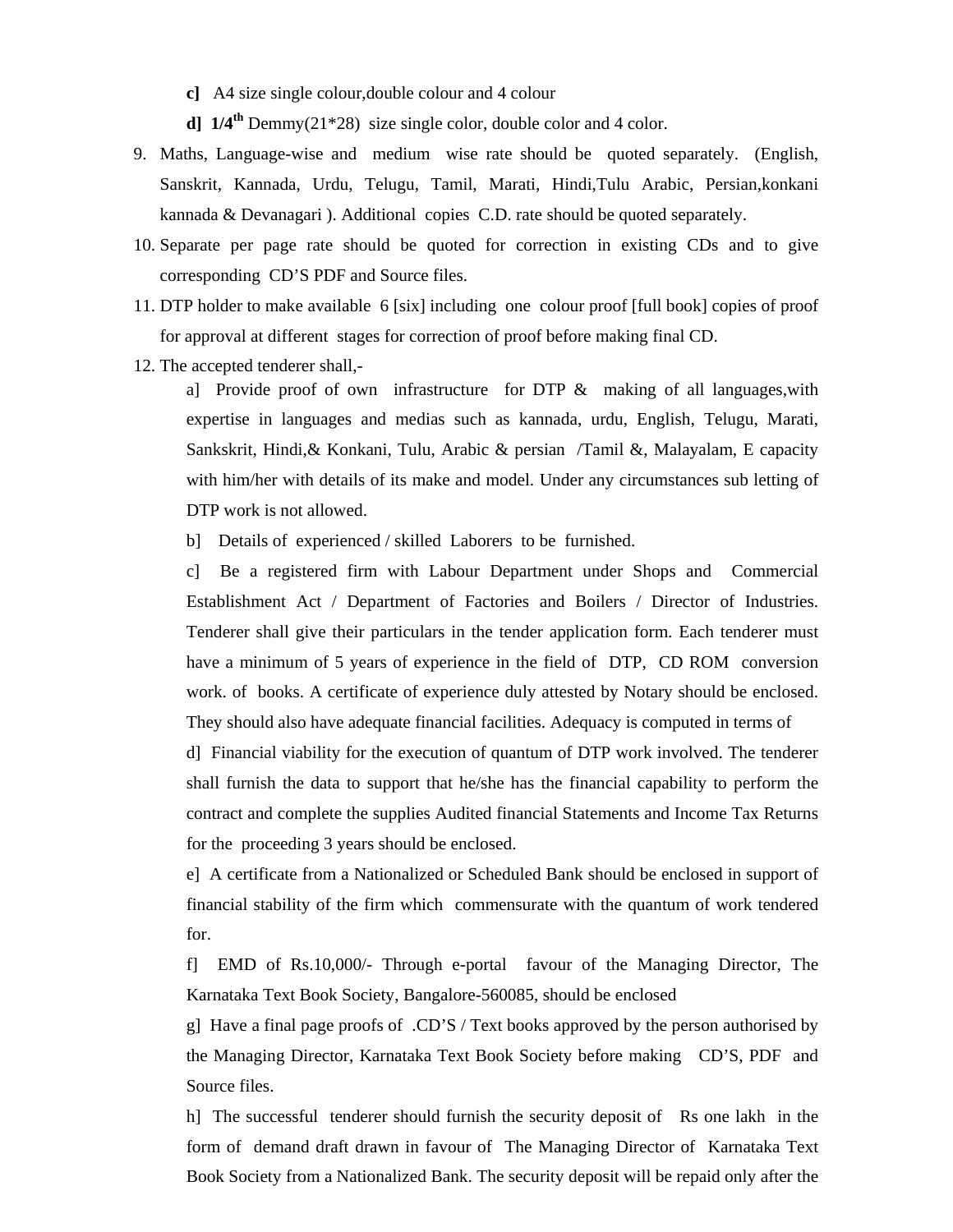satisfactory completion of the work entrusted and after receipt of DTP /CD's additional positives and original manuscripts and Source files.

i] The Successful bidder shall undertake the DTP work on topmost priority with in the Stipulated period.

j] After finishing the DTP work shall handover the purchaser or authorisable authority two sets C.D'S, and Source files.

k] The successful bidder/firm will have the responsibility to set-right problems that may arise at the time of CD'S making.

- 13. The Managing Director, Karnataka Text Book Society is empowered to inspect premises of the accepted tenderers where DTP work is going on in order to assess the progress.
- 14. If the accepted tenderer fails to complete the assigned work within the stipulated time the Managing Director, Karnataka Text Book Society is at liberty to cancel the order given to such assignee without any notice and forfeit the security deposit and the work shall be entrusted to any other firm
- 15. No advance payment will be made. Tax as per rules at source will be deducted before making payments.
- 16. DTP work will start only after the agreement has been entered into on a stamp paper of Rs.200/- value..
- 17. Rate for providing CDs in all subjects in PDF format should be quoted.
- 18. Your lowest rate should be quoted per page inclusive of DTP, additional CD Roms /CDs in PDF format both in words and figures separately for each language/Maths.
- 19. Per page rate only for DTP making for various sizes of  $1/4^{\text{th}}$  crown, A4 size &  $1/4^{\text{th}}$  Demmy in various languages should be quoted
- 20. Correction charges for existing CDs/ per page should be quoted separately for the work as above.
- 21. CORRUPT OR FRAUDULANT PRACTICES.(Pre-qualification for tenderers)
- 22. The Government requires that Tenderers /Contractors observe the highest standard of ethics during the procurement and execution of Government financed contracts. In pursuance of this policy, the Government
	- a] defines, for ;the purposes of this provision, the terms set forth as follows:

1) "corrupt practice" means the offering, giving, receiving of soliciting of anything of value to influence the action of a public official in the procurement process or in contract execution; and

2] "fraudulent practice" means a misrepresentation of facts in order to influence a procurement process or the execution of a contract to the detriment of the Government and includes collusive practice among Tenderers ( prior to or after tender submission) designed to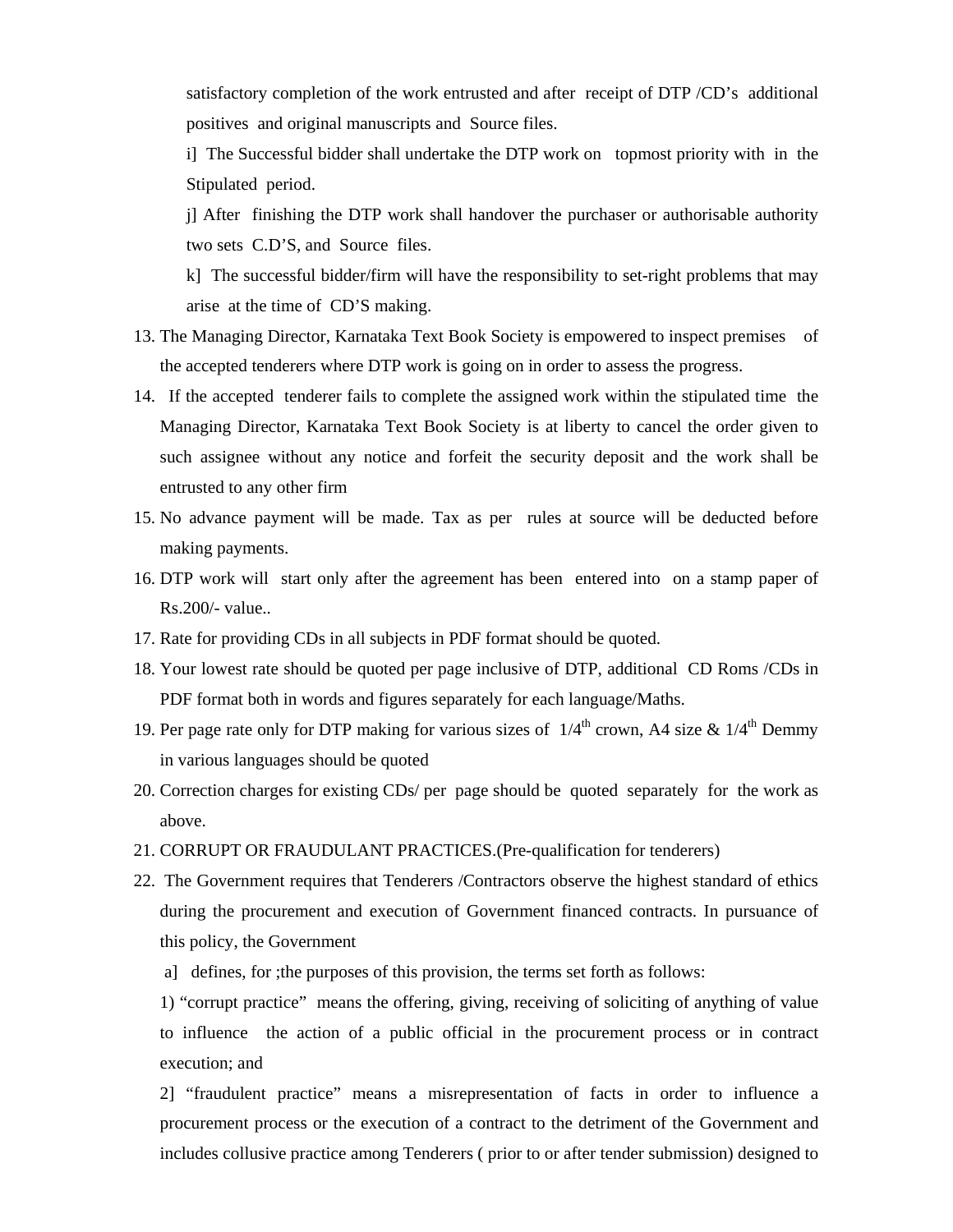establish tender prices or artificial non-competitive levels and to deprive the government of the benefits of free and open competition.

b] The purchaser reserves the Right to reject a proposal for award if it determines that the tenderer recommended for award has engaged in corrupt or fraudulent practices in competing for the contract in question;

c) The purchaser reserves the right to declare a firm ineligible, either indefinitely or for a stated period of time, to be awarded a Government financed contract if it at any time determines that the firm has engaged in corrupt or fraudulent practices in competing for, or in executing, a Government financed contract.

23. Time schedule: DTP holder should strictly adhere to the following time schedule.

| Submission of I proof after receiving manuscript                             | 15 days |
|------------------------------------------------------------------------------|---------|
| Submission of II proof                                                       | 7 days  |
| Submission of III proof                                                      | 7 days  |
| Submission of IV proof                                                       | 7 days  |
| Submission of V proof                                                        | 5 days  |
| Submission of VI proof                                                       | 3 days  |
| Over all 45 days from receipt of manscript to handing over of CD'S for fresh |         |

 work. Rs. 100/- per day will be charged as penalty after 45 days for number of days of delay for each title.

24. Rates approved and fixed in this tender holds good for one full year from the date of work order.

 Sd/- Managing Director Karnataka Text Book Society®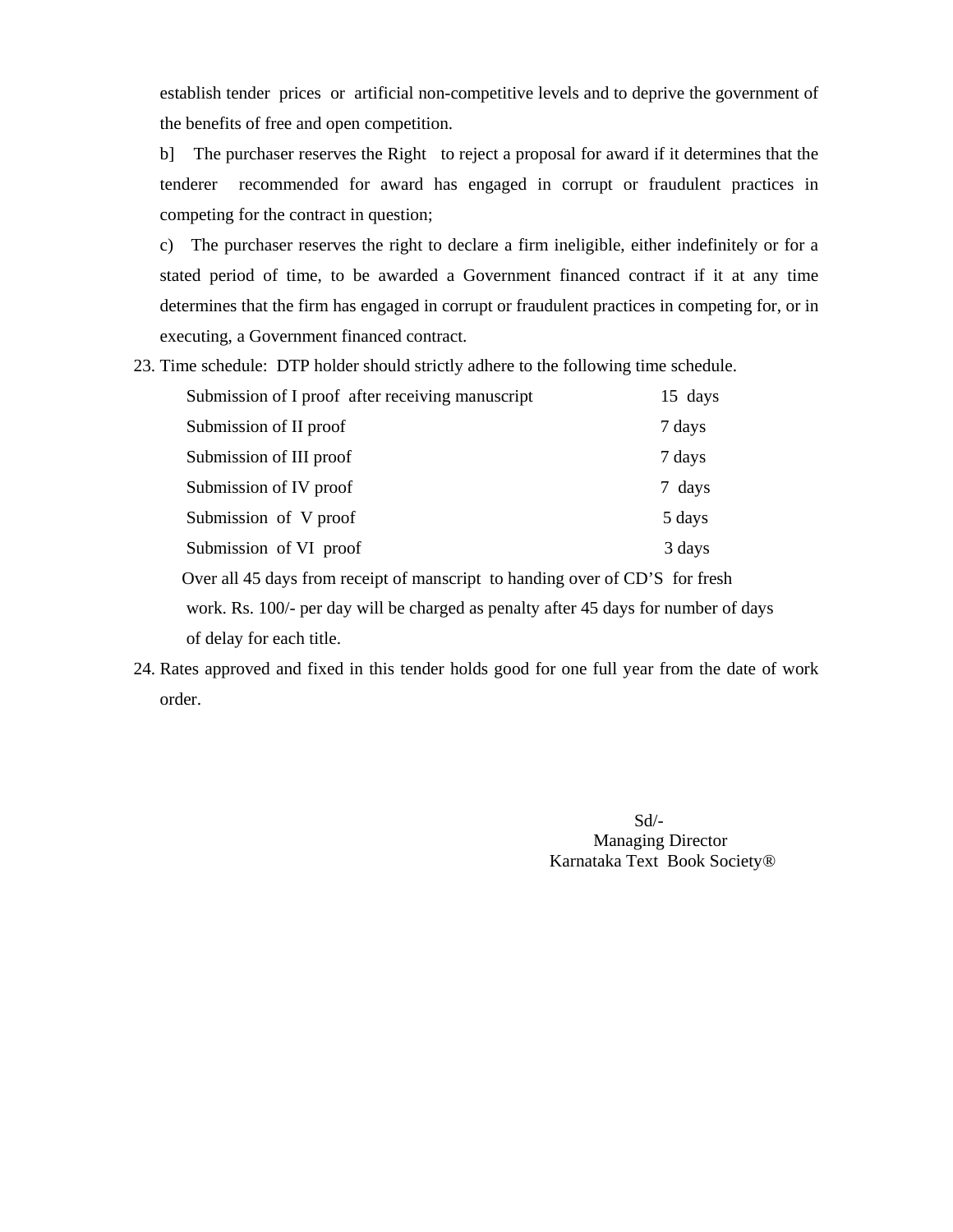#### **ANNEXURE TO THE TENDER NOTIFICATION. Tender Form**

|                          | Name of the Institution                         |  |
|--------------------------|-------------------------------------------------|--|
|                          |                                                 |  |
| 2                        | Year of Establishment with registration No.     |  |
|                          | (Enclose copy of registration)                  |  |
| 3                        | Address & Telephone No. (including pin          |  |
|                          | code)                                           |  |
| $\overline{\mathcal{A}}$ | Status of the Firm Institution                  |  |
|                          |                                                 |  |
| 5.                       | IT ward NO./ PAN No.                            |  |
|                          | (copy of the certificate should be attached)    |  |
| 6                        | Details of infrastructure as specified in       |  |
|                          | Annexure.                                       |  |
| 7                        | Certificate regarding financial position as per |  |
|                          | Annexure.                                       |  |
| 8                        | Certificate of experience in DTP / Positive     |  |
|                          | making attested by Notary.                      |  |
|                          |                                                 |  |

### Details of EMD

| Name of the Bank | DD No. & Date. | Amount |
|------------------|----------------|--------|

RATE PER PAGE FOR D.T.P and C.D. ROMS. Rate per page(in rupees)

| ${\bf SIZE}$           | <b>TYPE</b>      | $\mathbf{Name}$<br>$\mathbf{of}$<br>$\ensuremath{\text{\textbf{Firms}}}$ | $\mathbf{K}\mathbf{A}$<br>$\mathbf{N}\mathbf{N}$ | <b>ENG</b> | <b>HIN</b><br>DI | ${\bf U}{\bf R}{\bf D}$<br>$\mathbf U$ | TA<br>$\bf MIL$ | $\bf{MR}$<br>TI | ${\bf TELG}$<br>$\mathbf U$ | $\operatorname{\mathbf{S}}\nolimits\!\operatorname{\mathbf{AN}}\nolimits\! \mathbf{R}$<br>${\bf T}$ | $\mathbf{MAT}$<br>$\mathbf{H}\mathbf{S}$ | $\ensuremath{\mathbf{TUL}}$<br>$\mathbf U$ | $\bf KONK$<br>$\mathbf{ANI}$ | ${\bf A}{\bf R}{\bf A}$<br>$\mathbf{BIC}$ | ${\bf PER}$<br>${\bf SIO}$<br>${\bf N}$ |
|------------------------|------------------|--------------------------------------------------------------------------|--------------------------------------------------|------------|------------------|----------------------------------------|-----------------|-----------------|-----------------------------|-----------------------------------------------------------------------------------------------------|------------------------------------------|--------------------------------------------|------------------------------|-------------------------------------------|-----------------------------------------|
| $\frac{1}{4}$<br>Crown | colour<br>Single |                                                                          |                                                  |            |                  |                                        |                 |                 |                             |                                                                                                     |                                          |                                            |                              |                                           |                                         |
|                        |                  |                                                                          |                                                  |            |                  |                                        |                 |                 |                             |                                                                                                     |                                          |                                            |                              |                                           |                                         |
|                        | Double<br>colour |                                                                          |                                                  |            |                  |                                        |                 |                 |                             |                                                                                                     |                                          |                                            |                              |                                           |                                         |
|                        |                  |                                                                          |                                                  |            |                  |                                        |                 |                 |                             |                                                                                                     |                                          |                                            |                              |                                           |                                         |
|                        | colour<br>four   |                                                                          |                                                  |            |                  |                                        |                 |                 |                             |                                                                                                     |                                          |                                            |                              |                                           |                                         |
|                        |                  |                                                                          |                                                  |            |                  |                                        |                 |                 |                             |                                                                                                     |                                          |                                            |                              |                                           |                                         |
|                        |                  |                                                                          |                                                  |            |                  |                                        |                 |                 |                             |                                                                                                     |                                          |                                            |                              |                                           |                                         |
| A4<br>size             | single<br>colour |                                                                          |                                                  |            |                  |                                        |                 |                 |                             |                                                                                                     |                                          |                                            |                              |                                           |                                         |
|                        |                  |                                                                          |                                                  |            |                  |                                        |                 |                 |                             |                                                                                                     |                                          |                                            |                              |                                           |                                         |
|                        | double<br>colour |                                                                          |                                                  |            |                  |                                        |                 |                 |                             |                                                                                                     |                                          |                                            |                              |                                           |                                         |
|                        |                  |                                                                          |                                                  |            |                  |                                        |                 |                 |                             |                                                                                                     |                                          |                                            |                              |                                           |                                         |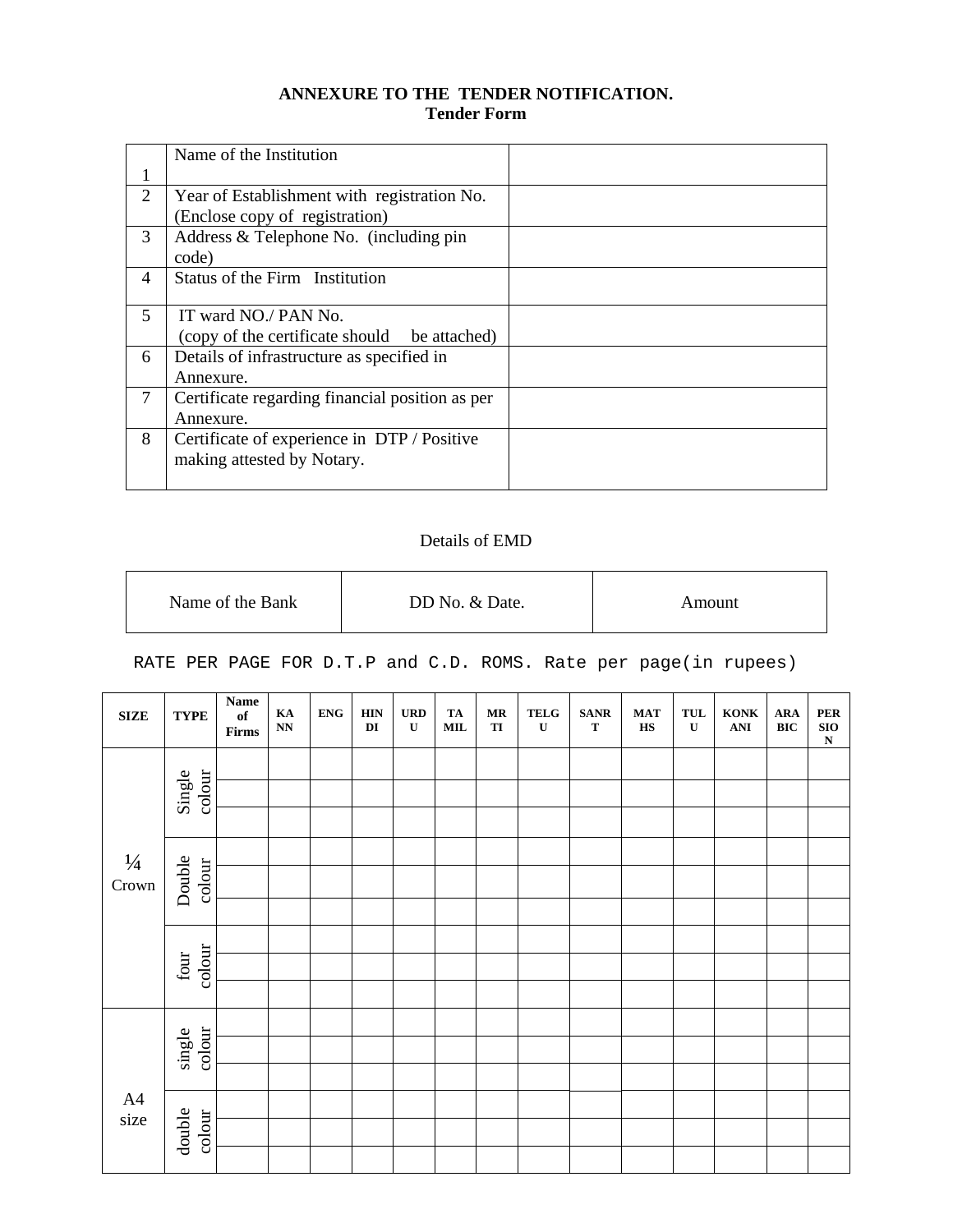|                                                                   | colour<br>four                   |  |  |  |  |  |  |  |
|-------------------------------------------------------------------|----------------------------------|--|--|--|--|--|--|--|
|                                                                   |                                  |  |  |  |  |  |  |  |
|                                                                   |                                  |  |  |  |  |  |  |  |
|                                                                   | single<br>colour                 |  |  |  |  |  |  |  |
|                                                                   |                                  |  |  |  |  |  |  |  |
| A5                                                                |                                  |  |  |  |  |  |  |  |
| size                                                              |                                  |  |  |  |  |  |  |  |
|                                                                   | double<br>colour                 |  |  |  |  |  |  |  |
|                                                                   |                                  |  |  |  |  |  |  |  |
|                                                                   |                                  |  |  |  |  |  |  |  |
|                                                                   | four<br>colour                   |  |  |  |  |  |  |  |
|                                                                   |                                  |  |  |  |  |  |  |  |
|                                                                   |                                  |  |  |  |  |  |  |  |
| $\begin{array}{c} 1/4 \\ \text{DEMMY} \\ \text{SIZE} \end{array}$ | Single<br>colour                 |  |  |  |  |  |  |  |
| $(21*28)$                                                         |                                  |  |  |  |  |  |  |  |
|                                                                   |                                  |  |  |  |  |  |  |  |
|                                                                   |                                  |  |  |  |  |  |  |  |
|                                                                   | Double<br>$\operatorname{color}$ |  |  |  |  |  |  |  |
|                                                                   |                                  |  |  |  |  |  |  |  |
|                                                                   |                                  |  |  |  |  |  |  |  |
|                                                                   |                                  |  |  |  |  |  |  |  |
|                                                                   | four<br>colour                   |  |  |  |  |  |  |  |
|                                                                   |                                  |  |  |  |  |  |  |  |
| Rate                                                              | for<br>copy                      |  |  |  |  |  |  |  |
| original<br>of CD<br>Rate                                         |                                  |  |  |  |  |  |  |  |
| Additional                                                        | for                              |  |  |  |  |  |  |  |
|                                                                   |                                  |  |  |  |  |  |  |  |
| copy of CD<br>per page Rate<br>for correction                     |                                  |  |  |  |  |  |  |  |
| in                                                                | different                        |  |  |  |  |  |  |  |
| pages                                                             |                                  |  |  |  |  |  |  |  |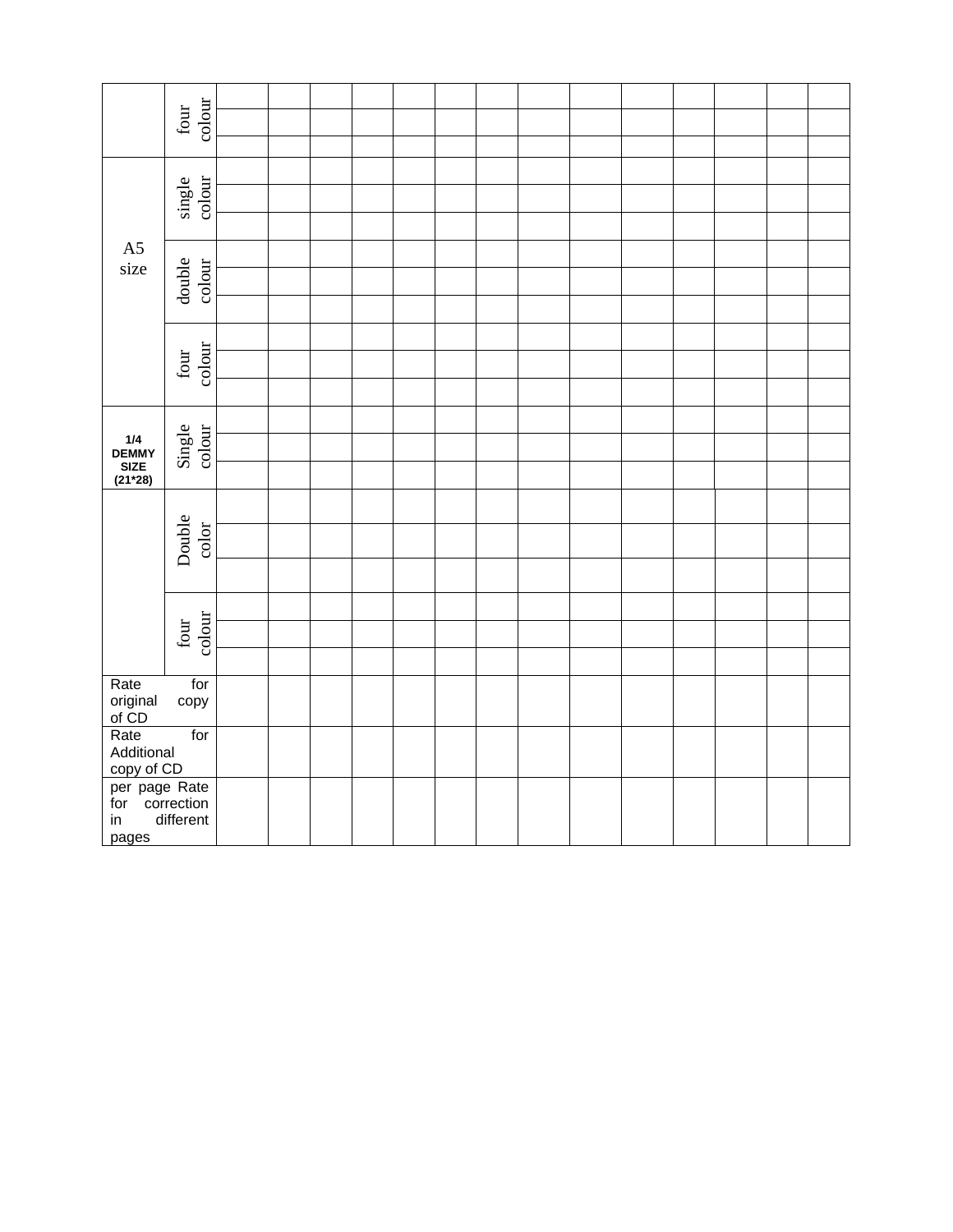| <b>SIZE</b>            | <b>TYPE</b>                     | Name<br>$\mathbf{of}% =\mathbf{A}\mathbf{A}$<br>$\ensuremath{\text{\textbf{Firms}}}$ | KA<br>${\bf N}.$ | ${\bf ENG}$ | <b>HIN</b><br>$\mathbf{D}\mathbf{I}$ | <b>URD</b><br>$\mathbf U$ | ${\bf TA}$<br>$\textbf{MIL}$ | <b>MRTI</b> | <b>TELG</b><br>$\mathbf U$ | $\textbf{SANR}$<br>$\mathbf T$ | <b>MAT</b><br>$\mathbf{H}\mathbf{S}$ | <b>TUL</b><br>$\mathbf U$ | KO<br>N <sub>K</sub><br>$\mathbf{ANI}$ | ARA<br><b>BIC</b> | PER<br>SIO<br>N |
|------------------------|---------------------------------|--------------------------------------------------------------------------------------|------------------|-------------|--------------------------------------|---------------------------|------------------------------|-------------|----------------------------|--------------------------------|--------------------------------------|---------------------------|----------------------------------------|-------------------|-----------------|
|                        |                                 |                                                                                      |                  |             |                                      |                           |                              |             |                            |                                |                                      |                           |                                        |                   |                 |
| $\frac{1}{4}$<br>Crown | Single<br>colour                |                                                                                      |                  |             |                                      |                           |                              |             |                            |                                |                                      |                           |                                        |                   |                 |
|                        |                                 |                                                                                      |                  |             |                                      |                           |                              |             |                            |                                |                                      |                           |                                        |                   |                 |
|                        |                                 |                                                                                      |                  |             |                                      |                           |                              |             |                            |                                |                                      |                           |                                        |                   |                 |
|                        | Double<br>colour                |                                                                                      |                  |             |                                      |                           |                              |             |                            |                                |                                      |                           |                                        |                   |                 |
|                        |                                 |                                                                                      |                  |             |                                      |                           |                              |             |                            |                                |                                      |                           |                                        |                   |                 |
|                        |                                 |                                                                                      |                  |             |                                      |                           |                              |             |                            |                                |                                      |                           |                                        |                   |                 |
|                        | colour<br>$\operatorname{four}$ |                                                                                      |                  |             |                                      |                           |                              |             |                            |                                |                                      |                           |                                        |                   |                 |
|                        |                                 |                                                                                      |                  |             |                                      |                           |                              |             |                            |                                |                                      |                           |                                        |                   |                 |
|                        |                                 |                                                                                      |                  |             |                                      |                           |                              |             |                            |                                |                                      |                           |                                        |                   |                 |
|                        | colour<br>single                |                                                                                      |                  |             |                                      |                           |                              |             |                            |                                |                                      |                           |                                        |                   |                 |
|                        |                                 |                                                                                      |                  |             |                                      |                           |                              |             |                            |                                |                                      |                           |                                        |                   |                 |
|                        |                                 |                                                                                      |                  |             |                                      |                           |                              |             |                            |                                |                                      |                           |                                        |                   |                 |
| $A4$<br>size           | double<br>colour                |                                                                                      |                  |             |                                      |                           |                              |             |                            |                                |                                      |                           |                                        |                   |                 |
|                        |                                 |                                                                                      |                  |             |                                      |                           |                              |             |                            |                                |                                      |                           |                                        |                   |                 |
|                        |                                 |                                                                                      |                  |             |                                      |                           |                              |             |                            |                                |                                      |                           |                                        |                   |                 |
|                        | colour<br>four                  |                                                                                      |                  |             |                                      |                           |                              |             |                            |                                |                                      |                           |                                        |                   |                 |
|                        |                                 |                                                                                      |                  |             |                                      |                           |                              |             |                            |                                |                                      |                           |                                        |                   |                 |

RATE PER PAGE FOR D.T.P and C.D. ROMS.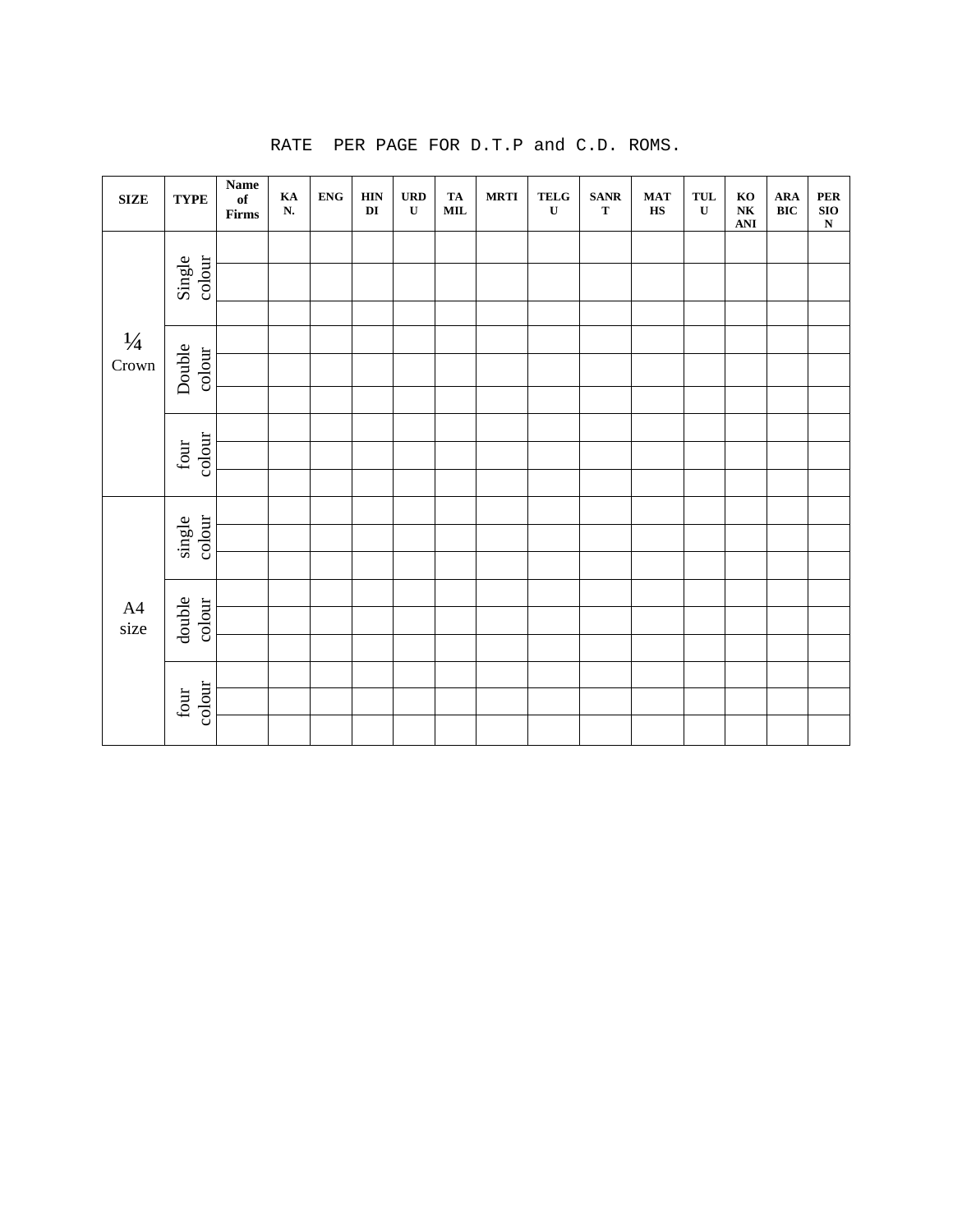|                                            | Single<br>colour                 |  |  |  |  |  |  |  |
|--------------------------------------------|----------------------------------|--|--|--|--|--|--|--|
|                                            |                                  |  |  |  |  |  |  |  |
| $\rm A5$<br>size                           |                                  |  |  |  |  |  |  |  |
|                                            | Double<br>color                  |  |  |  |  |  |  |  |
|                                            |                                  |  |  |  |  |  |  |  |
|                                            |                                  |  |  |  |  |  |  |  |
|                                            | colour<br>$\operatorname{four}$  |  |  |  |  |  |  |  |
|                                            |                                  |  |  |  |  |  |  |  |
|                                            | colour<br>Single                 |  |  |  |  |  |  |  |
|                                            |                                  |  |  |  |  |  |  |  |
|                                            |                                  |  |  |  |  |  |  |  |
| $1/4$<br><b>DEMMY<br/>SIZE<br/>(21*28)</b> |                                  |  |  |  |  |  |  |  |
|                                            | Double<br>$\operatorname{color}$ |  |  |  |  |  |  |  |
|                                            |                                  |  |  |  |  |  |  |  |
|                                            |                                  |  |  |  |  |  |  |  |
|                                            | colour<br>$\operatorname{four}$  |  |  |  |  |  |  |  |
|                                            |                                  |  |  |  |  |  |  |  |

#### RATE PER PAGE FOR D.T.P and C.D. ROMS.

| <b>SIZE</b>   | <b>TYPE</b>        | $\mathbf{K}\mathbf{A}$<br>N. | <b>ENG</b> | <b>HIN</b><br>DI | <b>URD</b><br>${\bf U}$ | TA<br>$\bf MIL$ | <b>MRTI</b> | TEL<br>${\bf G}{\bf U}$ | <b>SANR</b><br>$\mathbf T$ | <b>MAT</b><br>$\mathbf{H}\mathbf{S}$ | $\ensuremath{\mathbf{TULU}}$ | <b>KONK</b><br>$\bf ANI$ | ${\bf ARAB}$<br>IC | <b>PERSI</b><br>ON |
|---------------|--------------------|------------------------------|------------|------------------|-------------------------|-----------------|-------------|-------------------------|----------------------------|--------------------------------------|------------------------------|--------------------------|--------------------|--------------------|
|               | Singl              |                              |            |                  |                         |                 |             |                         |                            |                                      |                              |                          |                    |                    |
| $\frac{1}{4}$ | ${\bf e}$          |                              |            |                  |                         |                 |             |                         |                            |                                      |                              |                          |                    |                    |
| Crown         | colou              |                              |            |                  |                         |                 |             |                         |                            |                                      |                              |                          |                    |                    |
|               | $\mathbf r$        |                              |            |                  |                         |                 |             |                         |                            |                                      |                              |                          |                    |                    |
|               | Doubl <sub>1</sub> |                              |            |                  |                         |                 |             |                         |                            |                                      |                              |                          |                    |                    |
|               | ${\bf e}$          |                              |            |                  |                         |                 |             |                         |                            |                                      |                              |                          |                    |                    |
|               | colour             |                              |            |                  |                         |                 |             |                         |                            |                                      |                              |                          |                    |                    |
|               | four               |                              |            |                  |                         |                 |             |                         |                            |                                      |                              |                          |                    |                    |
|               | colou              |                              |            |                  |                         |                 |             |                         |                            |                                      |                              |                          |                    |                    |
|               | $\bf r$            |                              |            |                  |                         |                 |             |                         |                            |                                      |                              |                          |                    |                    |
|               | singl              |                              |            |                  |                         |                 |             |                         |                            |                                      |                              |                          |                    |                    |
| A4            | ${\bf e}$          |                              |            |                  |                         |                 |             |                         |                            |                                      |                              |                          |                    |                    |
| size          | colou              |                              |            |                  |                         |                 |             |                         |                            |                                      |                              |                          |                    |                    |
|               | $\bf r$            |                              |            |                  |                         |                 |             |                         |                            |                                      |                              |                          |                    |                    |
|               | doubl              |                              |            |                  |                         |                 |             |                         |                            |                                      |                              |                          |                    |                    |
|               | ${\bf e}$          |                              |            |                  |                         |                 |             |                         |                            |                                      |                              |                          |                    |                    |
|               | colou              |                              |            |                  |                         |                 |             |                         |                            |                                      |                              |                          |                    |                    |
|               | $\mathbf r$        |                              |            |                  |                         |                 |             |                         |                            |                                      |                              |                          |                    |                    |
|               | four               |                              |            |                  |                         |                 |             |                         |                            |                                      |                              |                          |                    |                    |
|               | colou              |                              |            |                  |                         |                 |             |                         |                            |                                      |                              |                          |                    |                    |
|               | $\mathbf r$        |                              |            |                  |                         |                 |             |                         |                            |                                      |                              |                          |                    |                    |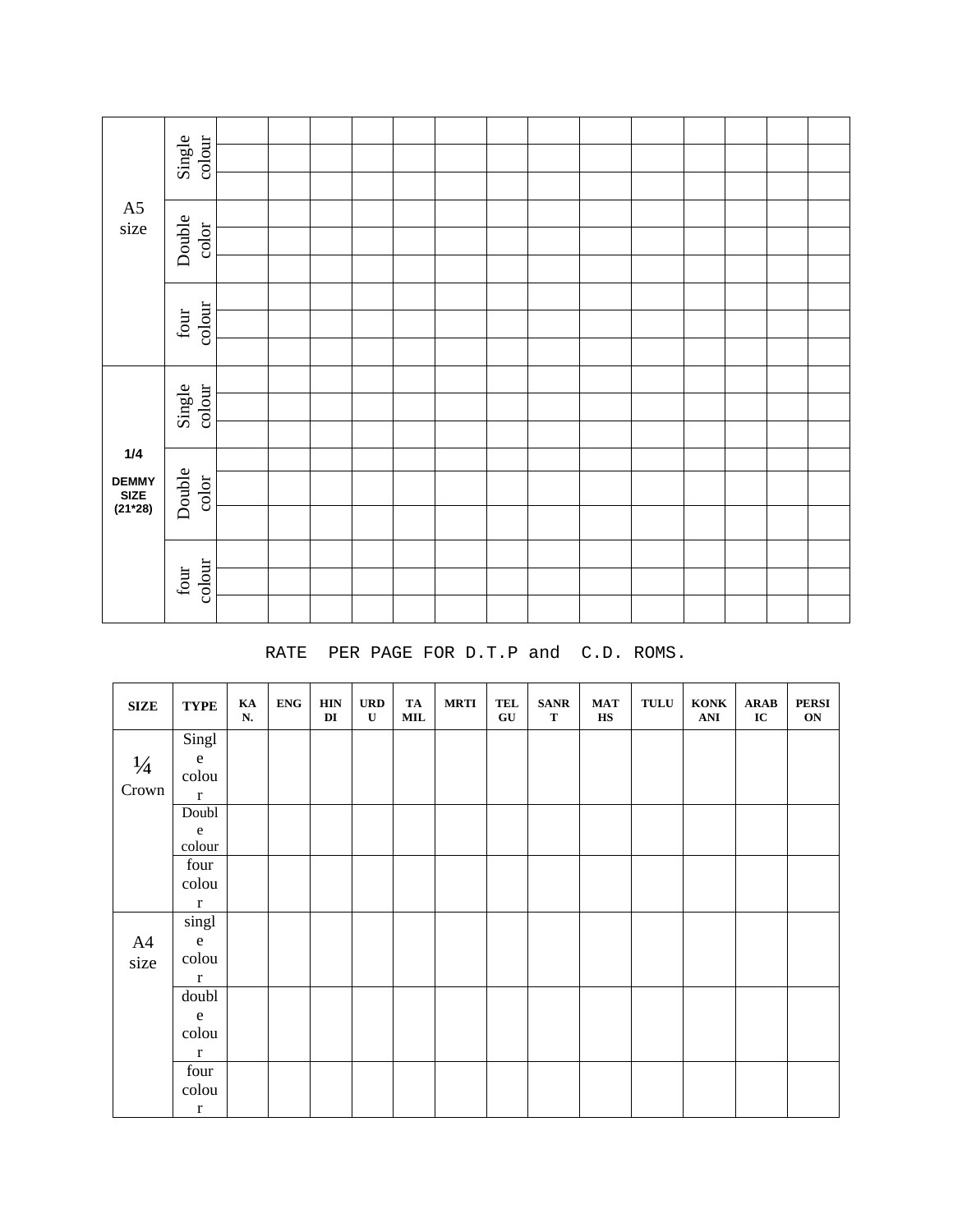|                          | Singl     |  |  |  |  |  |  |  |
|--------------------------|-----------|--|--|--|--|--|--|--|
| ${\rm A}5$               | ${\rm e}$ |  |  |  |  |  |  |  |
| size                     | colou     |  |  |  |  |  |  |  |
|                          | $\bf r$   |  |  |  |  |  |  |  |
|                          | Doubl     |  |  |  |  |  |  |  |
|                          | ${\bf e}$ |  |  |  |  |  |  |  |
|                          | colour    |  |  |  |  |  |  |  |
|                          | four      |  |  |  |  |  |  |  |
|                          | colou     |  |  |  |  |  |  |  |
|                          | $\bf r$   |  |  |  |  |  |  |  |
|                          | Singl     |  |  |  |  |  |  |  |
|                          | ${\bf e}$ |  |  |  |  |  |  |  |
| <b>DEMMY</b>             | colou     |  |  |  |  |  |  |  |
| <b>SIZE</b><br>$(21*28)$ | $\bf r$   |  |  |  |  |  |  |  |
|                          | Doub      |  |  |  |  |  |  |  |
|                          | le        |  |  |  |  |  |  |  |
|                          | color     |  |  |  |  |  |  |  |
|                          | four      |  |  |  |  |  |  |  |
|                          | colou     |  |  |  |  |  |  |  |
|                          | $\bf r$   |  |  |  |  |  |  |  |

RATE PER PAGE FOR D.T.P and C.D.ROMS.

| <b>SIZE</b>      | <b>TYPE</b>                           | KA<br>${\bf N}.$ | <b>ENG</b> | <b>HIN</b><br>$\mathbf{D}\mathbf{I}$ | <b>URD</b><br>$\mathbf U$ | TA<br>$\textbf{MIL}$ | $\operatorname{\mathbf{MRTI}}$ | <b>TEL</b><br>${\bf G}{\bf U}$ | <b>SANR</b><br>$\mathbf T$ | $\mathbf{MAT}$<br>$\mathbf{H}\mathbf{S}$ | $\ensuremath{\mathbf{TULU}}$ | <b>KONK</b><br>$\mathbf{ANI}$ | <b>ARAB</b><br>$\bf IC$ | <b>PERSI</b><br>ON |
|------------------|---------------------------------------|------------------|------------|--------------------------------------|---------------------------|----------------------|--------------------------------|--------------------------------|----------------------------|------------------------------------------|------------------------------|-------------------------------|-------------------------|--------------------|
|                  | Singl                                 |                  |            |                                      |                           |                      |                                |                                |                            |                                          |                              |                               |                         |                    |
|                  | $\mathbf{e}% _{t}\left( t_{0}\right)$ |                  |            |                                      |                           |                      |                                |                                |                            |                                          |                              |                               |                         |                    |
| $\frac{1}{4}$    | colou                                 |                  |            |                                      |                           |                      |                                |                                |                            |                                          |                              |                               |                         |                    |
| Crow             | $\mathbf r$                           |                  |            |                                      |                           |                      |                                |                                |                            |                                          |                              |                               |                         |                    |
| $\mathbf n$      | Doubl                                 |                  |            |                                      |                           |                      |                                |                                |                            |                                          |                              |                               |                         |                    |
|                  | $\mathbf e$                           |                  |            |                                      |                           |                      |                                |                                |                            |                                          |                              |                               |                         |                    |
|                  | colou                                 |                  |            |                                      |                           |                      |                                |                                |                            |                                          |                              |                               |                         |                    |
|                  | $\mathbf r$                           |                  |            |                                      |                           |                      |                                |                                |                            |                                          |                              |                               |                         |                    |
|                  | $\operatorname{four}$                 |                  |            |                                      |                           |                      |                                |                                |                            |                                          |                              |                               |                         |                    |
|                  | colou                                 |                  |            |                                      |                           |                      |                                |                                |                            |                                          |                              |                               |                         |                    |
|                  | $\mathbf r$                           |                  |            |                                      |                           |                      |                                |                                |                            |                                          |                              |                               |                         |                    |
|                  | $\overline{\text{single}}$            |                  |            |                                      |                           |                      |                                |                                |                            |                                          |                              |                               |                         |                    |
|                  | colou                                 |                  |            |                                      |                           |                      |                                |                                |                            |                                          |                              |                               |                         |                    |
| A4               | $\mathbf r$                           |                  |            |                                      |                           |                      |                                |                                |                            |                                          |                              |                               |                         |                    |
| size             | double                                |                  |            |                                      |                           |                      |                                |                                |                            |                                          |                              |                               |                         |                    |
|                  | colour                                |                  |            |                                      |                           |                      |                                |                                |                            |                                          |                              |                               |                         |                    |
|                  | $\operatorname{four}$                 |                  |            |                                      |                           |                      |                                |                                |                            |                                          |                              |                               |                         |                    |
|                  | colour                                |                  |            |                                      |                           |                      |                                |                                |                            |                                          |                              |                               |                         |                    |
| A <sub>5</sub>   | single                                |                  |            |                                      |                           |                      |                                |                                |                            |                                          |                              |                               |                         |                    |
| size             | colou                                 |                  |            |                                      |                           |                      |                                |                                |                            |                                          |                              |                               |                         |                    |
|                  | $\mathbf r$<br>double                 |                  |            |                                      |                           |                      |                                |                                |                            |                                          |                              |                               |                         |                    |
|                  | colour                                |                  |            |                                      |                           |                      |                                |                                |                            |                                          |                              |                               |                         |                    |
|                  | four                                  |                  |            |                                      |                           |                      |                                |                                |                            |                                          |                              |                               |                         |                    |
|                  | colour                                |                  |            |                                      |                           |                      |                                |                                |                            |                                          |                              |                               |                         |                    |
| 1/4              | Single                                |                  |            |                                      |                           |                      |                                |                                |                            |                                          |                              |                               |                         |                    |
| <b>DEMM</b><br>Y | colour                                |                  |            |                                      |                           |                      |                                |                                |                            |                                          |                              |                               |                         |                    |
| SIZE(2<br>$1*28$ | $\operatorname{Double}$               |                  |            |                                      |                           |                      |                                |                                |                            |                                          |                              |                               |                         |                    |
|                  | e color                               |                  |            |                                      |                           |                      |                                |                                |                            |                                          |                              |                               |                         |                    |
|                  | four                                  |                  |            |                                      |                           |                      |                                |                                |                            |                                          |                              |                               |                         |                    |
|                  | colour                                |                  |            |                                      |                           |                      |                                |                                |                            |                                          |                              |                               |                         |                    |